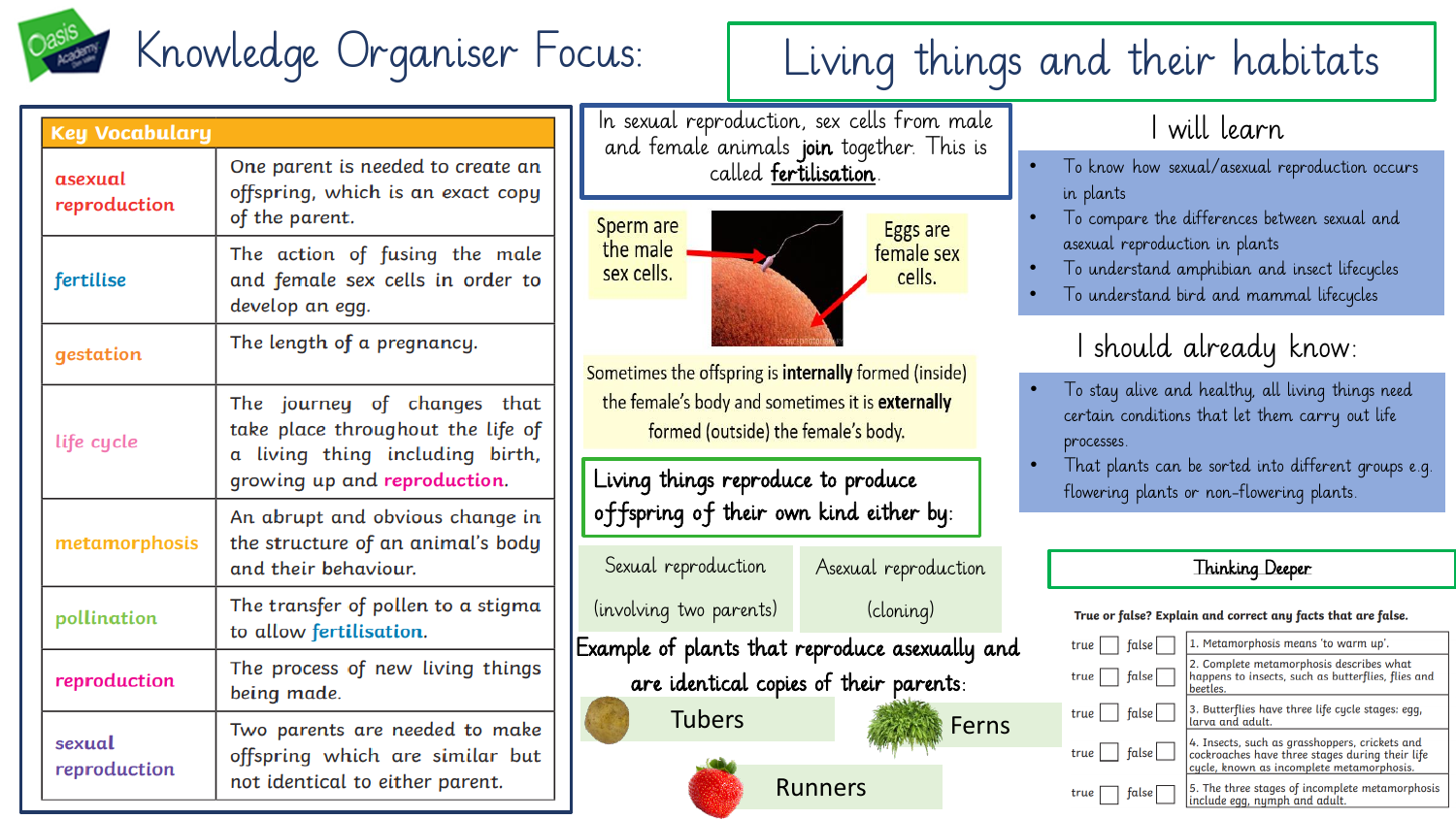# **Knowledge Organiser Focus:**

## Living things and their habitats

develop inside their **Humans** mothers and are dependent on their parents for many years until they are old enough to look after themselves.



Some animals, such as butterflies, go through metamorphosis to become an adult.



Birds are hatched from eggs and are looked after by their parents until they are able to live independently.



#### eproduction in mammals

Mammals use sexual reproduction to produce their offspring.

- . The male sex cell, called the sperm, fertilises the female sex cells.
- The fertilised cell divides into different cells and will form a baby with a beating heart.
- . The baby will grow inside the female until the end of the gestation period when the baby is born.



Echidnas and platypus are mammals but they lay eggs rather than giving birth to live young.

#### **Plants**

Most plants contain both the male sex cell (pollen) and female sex cell (ovules), but most plants can't fertilise themselves. Wind and insects help to transfer pollen to a different plant. The pollen from the stamen of one plant is transferred to the stigma of another. The pollen then travels down a tube through the style and fuses with an ovule.



Some plants, such as strawberry plants, potatoes, spider plants and daffodils use asexual reproduction to create a new plant. They are identical to the parent plant.



the male parts This results in (stamen) of the plant fertilisation, and need to touch the eventually seeds female parts (carpal) are released. of another plant.

These grow into offspring.